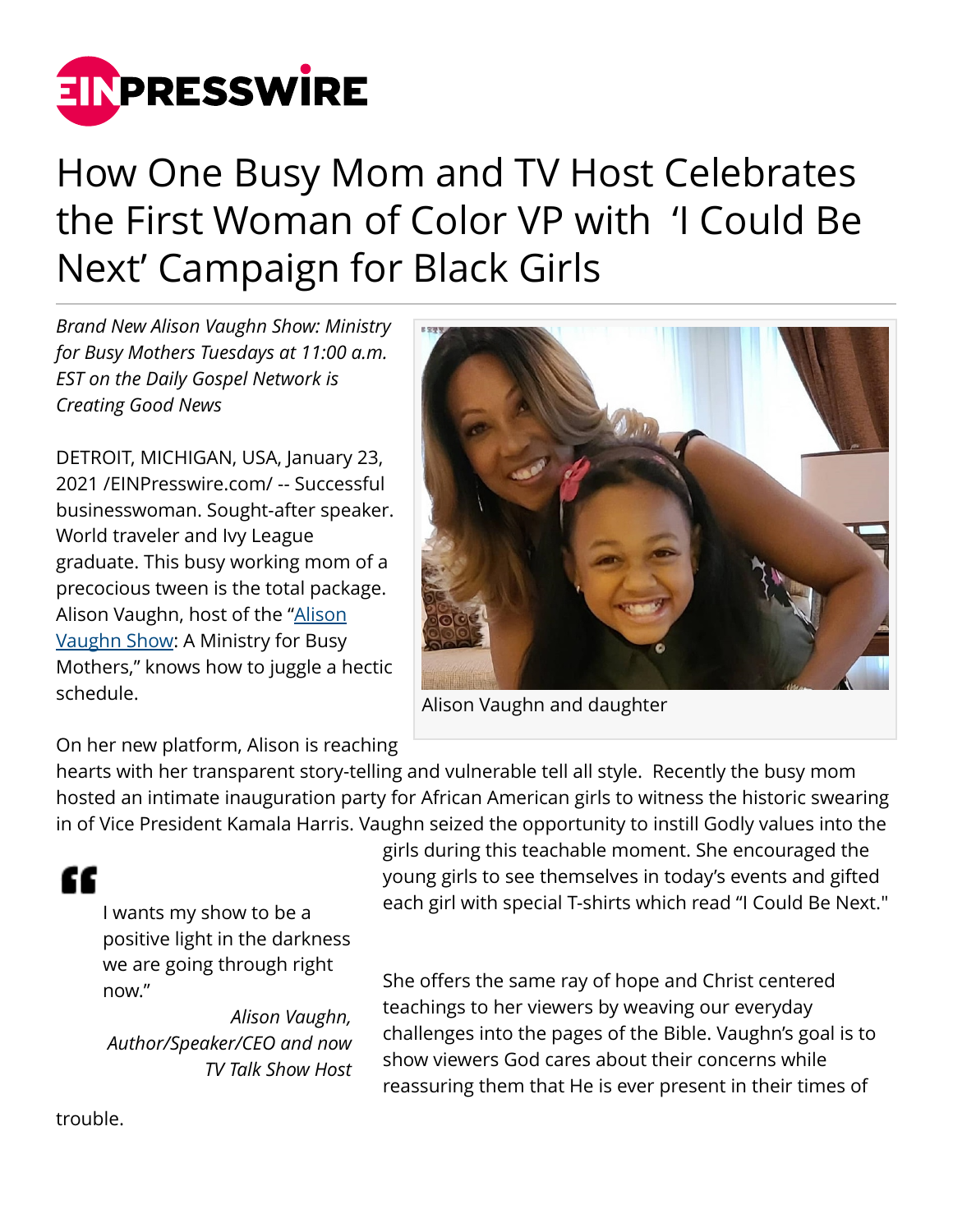The electrifying evangelist shares practical insights for living your best, most abundant life, on her 30-minute lifestyle show airing every Tuesday at 11:00 a.m. EST on the "Daily Gospel Network." Found on Roku, Apple TV, and Amazon Firestick, the show reaches some 5 million homes.

A graduate of Word of Faith Layperson's Bible School in Southfield, Michigan, Vaughn says she wants her show to be a "positive light in the darkness we are going through right now." Riveting topics range from "How to be A Virtuous Woman" to "Do You Still Believe in Miracles?"

Recently, Alison had the privilege of interviewing Emmy Award-winner Shaun Robinson. The well-known TV personality, philanthropist, and Detroit native, stopped by the "Alison Vaughn Show" to help women get some direction for the road ahead. Vaughn says her dream is to sit down one day with A-list Hollywood star Jada Pinkett Smith.

Alison's captivating smile, strength, and compassion connect with women on every level of the socio-economic spectrum. As a graduate of Yale's Women's Campaign School and author of the award-winning book "Ms. Goal Digger, Success is Sexy!" — Vaughn knows it takes hustle and a lot of stick-to-itiveness to make it in today's world. While running the successful non-profit [Jackets for Jobs](https://www.youtube.com/watch?v=7iUX-2M7VDQ&feature=emb_title), Vaughn provided clothing and job-ready skills to over 30,000 women.

As CEO of the thriving work force development organization Jackets for Jobs which was featured on ABC's "The View,"



Alison Vaughn, CEO of Jackets for Jobs



Alison Vaughn, author of "Ms. Goal Digger"

NBC's "The Today Show," and Oprah's "O Magazine," this Detroit dynamo has changed the economic landscape for under-represented groups for two decades. Vaughn, a Goldman Sachs